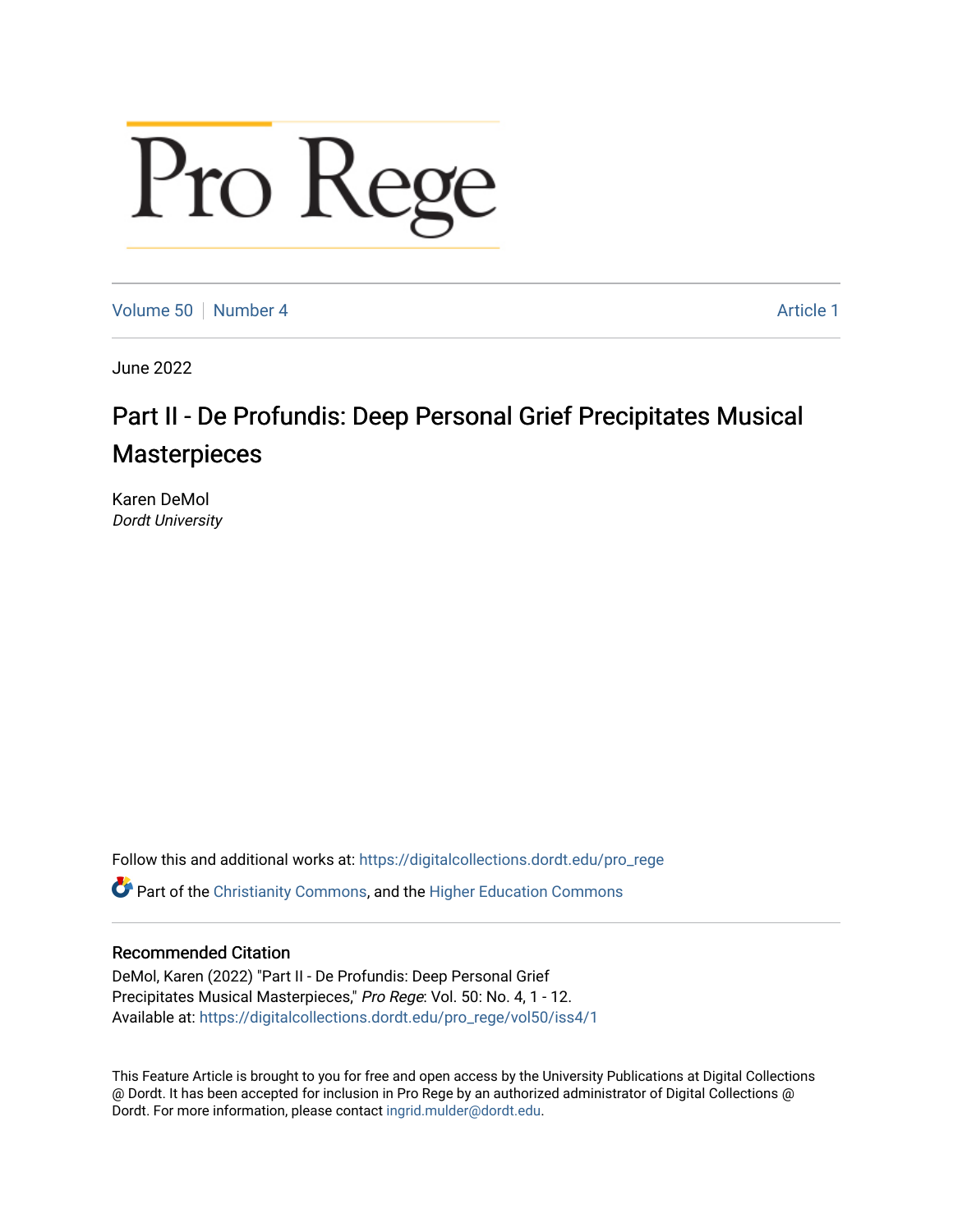# De profundis: deep personal grief precipitates musical masterpieces



by Karen DeMol

#### **Part II.** *Lux aeterna luceat eis, Domine1*

#### **Herbert Howells composes in response to the sudden death of a young son.**

#### *The circumstances*

Two statements appear invariably in writings about the English composer Herbert Howells (1892-1983), in books, articles, and CD liner notes alike: that the death of his son Michael was the profound crisis of his life, and that the *Hymnus Paradisi* he wrote in response is his finest work.

Howells spent the majority of his career at the Royal College of Music; joining the RCM faculty at the age of 28, he continued his teaching of composition there until the age of 80. He wrote in a time when choral music was thriving. England in

the early and mid-twentieth century had a flourishing company of choral composers: from Charles Stanford and Hubert Parry to Benjamin Britten and William Walton, choral writing was cultivated for the services of the Church of England, as it had earlier been cultivated from Praetorius to Bach for the services of the Lutheran Church in Germany. Despite an early mass (1912), most of Howells' early music had been instrumental. But after the composition of the *Hymnus Paradisi*, he increasingly turned to choral music; in the 1940s and 1950s he wrote some fifteen motets and anthems for church use. Like many others, Herbert Howells had written music related to "distant" deaths; although his *Requiem* (1932) was in response to no specific death, his *Take Him, Earth, for Cherishing* (1964) was written in commemoration of the assassination of President John F. Kennedy.

In the mid-1930s Howells' compositional career had waned. Then a life crisis—the death in 1935 of his nine-year-old son, Michael Kendrick Howells—precipitated a new period of creativity. According to Hugh Ottaway, in 1938 Howells wrote *Hymnus Paradisi* "to overcome three years' grieving."2 The work was held privately and not performed until 1950.

In August, 1935, the Howells family began their summer vacation. Howells' diary records the excursions of the days, hiking and exploring the lovely Gloucester countryside. But in the entry for August 31, he notes that Michael appeared "lacklustre" and complained of not feeling well—the first indication of illness. In frightening swiftness, the daily accounts move from the initial Dr. Karen DeMol is Professor Emeritus of Music, Dordt "unwellness" to doctors' visits to an ambulance

University.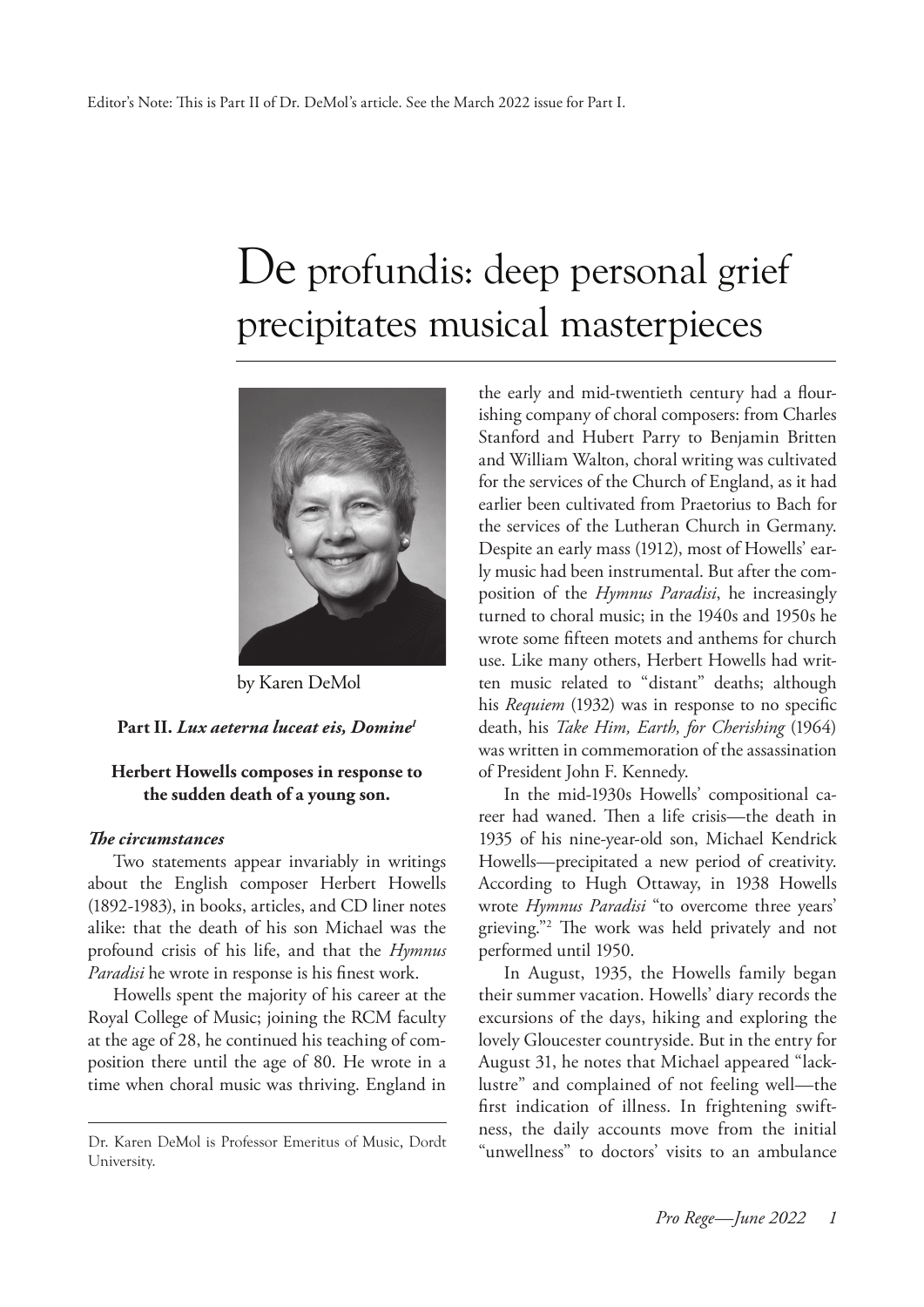ride to a hospital, during which Michael turned blue-black from lack of oxygen, and then death on September 6, after barely a week of illness. The death has been variously attributed to polio, spinal meningitis, or a neurological disorder. Howells' diary records details of the funeral. Later he wrote to Diana Oldridge, "it was something good—anyhow—to find flowers for beloved Mick and your note to us. Bless you for them. But I feel too frozen up to write—at any rate yet—I wish I could comfort D [Dorothy, his wife]—Keep us in mind for a long time."3

Howells' diary falls blank for the rest of 1935. In 1936 entries begin again, detailed entries of daily activities in which every common thing reminds him of Michael. The despondent entries continue until after the first anniversary of Michael's death, when he wrote on September 11, 1936, "I think we at last felt less desolate than for the whole of the past year."4

It was his daughter, Ursula, who suggested that her inconsolable father commemorate Michael in music. No diary survives from 1938, the year in which Howells composed *Hymnus Paradisi.*  Having completed the work in short score by 1938, and "achieved through its composition a personal catharsis in relation to his sorrow,"5 he put it away as "a private and personal document."6 The first mention of the work in Howells' diaries appears in 1949, which mentions the playing of the piece for Herbert Sumsion.7 Sumsion, master of the music at Gloucester Cathedral, approached Howells for a work for the 1950 Three Choirs Festival. Sumsion's practice was not to commission new works, but to ask composers if they had anything they wished to have performed.8 Burn writes,

Howells played through his 'Revised Requiem' [as he called it] to him; Sumsion realizing that here was a work of immense quality offered to perform it; it was, however, only after Gerald Finzi, Vaughan Williams and Adrian Boult expressed similar views that Howells agreed. He then orchestrated the work and probably composed the orchestra *Preludio* at this time. The title was Sumsion's inspired suggestion. Howells conducted the first performance of *Hymnus Paradisi* on the 7<sup>th</sup> of September, 1950.<sup>9</sup>

Sumsion later felt "that, were he to be remembered for anything he accomplished at the Three Choirs Festival, he would like the Gloucester first performance of *Hymnus Paradisi* to be top of the list."10

The performance having been agreed to, Howells' 1950 diary records work on the performance preparations with short notations of scoring work and rehearsal—and taking note on September 6, 1950, of the 15th anniversary of Michael's death.<sup>11</sup>

Poignantly, the piece he composed in response to the death of his young son is "generally accounted Howells' masterpiece."12 Before addressing the public response to *Hymnus Paradisi*, however, I wish to describe my own. Before embarking on the research for this article, I was not well-acquainted with Howells' music, only occasionally hearing individual pieces in various contexts. And so I decided to begin my research by listening to all of Howells' music in chronological order, so as to experience *Hymnus Paradisi* in its place in the sequence of his work. My first response was to be astounded at the significant leap in the compositional mastery of this piece and at the significant leap in its comparative impact on me during this listening endeavor. What I heard musically was greater thematic unity, greater complexity of texture, and richer harmony than in earlier pieces. What I experienced emotionally was both a more profound darkness and a more sublime transcendence. I surmised that the crisis of grief had precipitated a sudden and significant increase of Howells' compositional depth and mastery, and a comparison of the scores of *Hymnus Paradisi* with the earlier *Requiem* corroborates the perceptions of my ear. The following analysis documents the transformation from the earlier *Requiem* to the *Hymnus Paradisi*, a transformation precipitated by grief and yielding a masterpiece.

#### *The music*

Three years before he composed *Hymnus Paradisi*, Howells composed his *Requiem* (1932, published 1981); the work was conceived for Boris Ord and King's College Choir, Cambridge, but evidently never submitted.13 In composing *Hymnus Paradisi*, Howells referred to the earlier *Requiem* and originally titled the work the "Revised Requiem." There are strong similarities in the broad outlines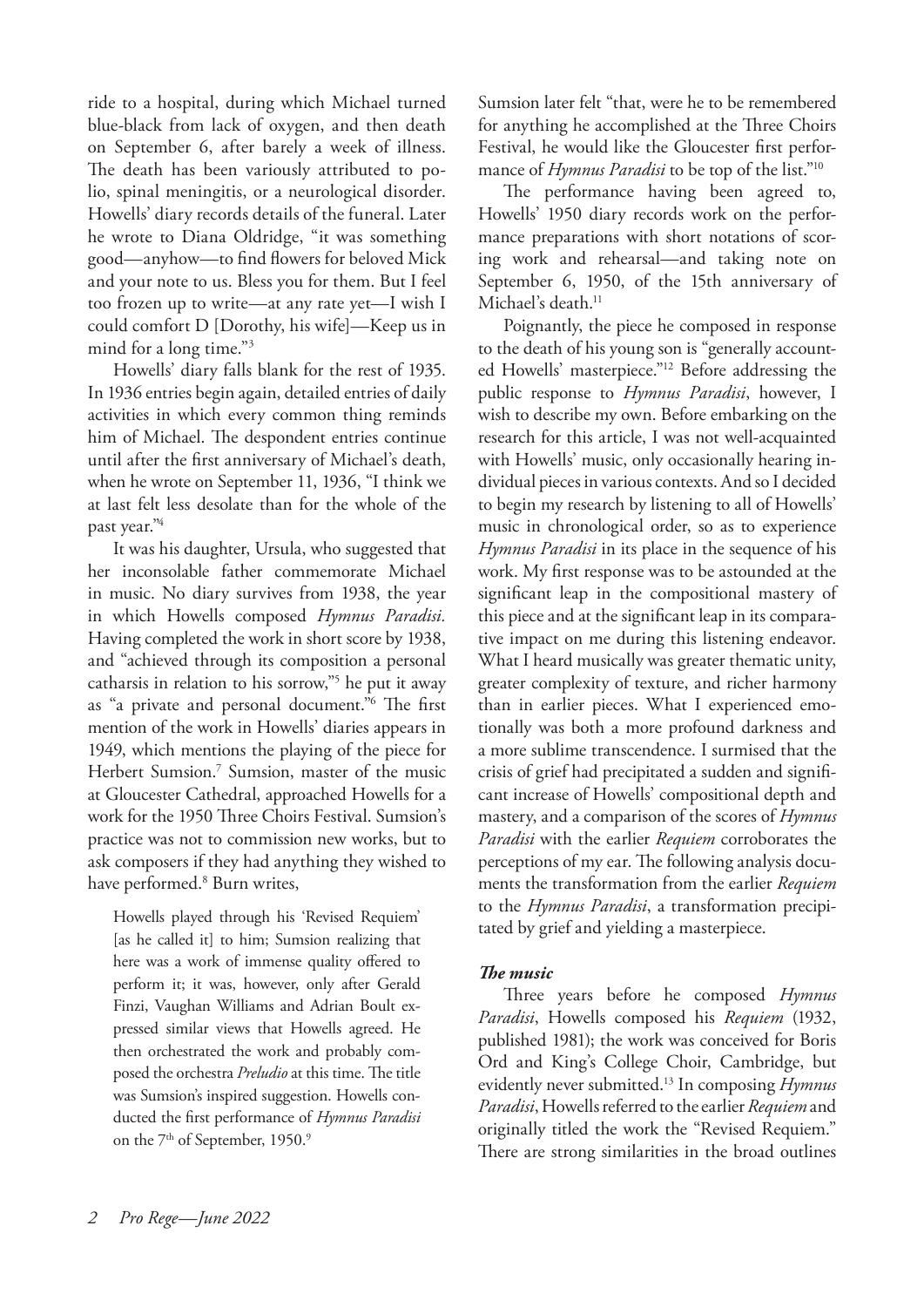of the two works; for example, neither strictly follows the traditional Latin requiem text, and both include settings of Psalm 23 and 121 and the passage from Revelation 14 used in the Anglican Burial Service. Some musical techniques are held in common as well. And, importantly, thematic seeds for the *Hymnus Paradisi* can be found in the *Requiem.* But the *Hymnus Paradisi* is far richer; in it the rather bland quality of the *Requiem* has been transformed into a profound expression, at once personal and universal, an expression involving a movement from darkness to light—a Christian loistic, and vocally demanding. Also, while the *Requiem* is unaccompanied (an organ part is provided for rehearsal with a very few performance passages *ad lib*.), the *Hymnus* employs full orchestra with all its rich possibilities for tone color.

The texts of both works are drawn from multiple services. The assemblage may be of Howells' own making, though it has been suggested that he fashioned it after an earlier work, the 1915 *Short Requiem in D Major, in memory of those fallen in the war,* by Walford Davies.15 The *Requiem aeternam* and *Sanctus* texts are drawn from the tradi-

# Poignantly, the piece he composed in response to the death of his young son is "generally accounted Howells' masterpiece."

movement, even if Howells did not intend it so. The analysis presented here is intended to detail that transformation, focusing on the role of thematic structure and integration, texture, dynamics, and scale. In addition, there is the powerful role of the orchestra, particularly in the prelude and the last movement.<sup>14</sup>

#### *Scale, text, and structure*

There are differences between the works in scale and structure. One obvious difference is the length: the *Requiem* is about sixteen minutes long, while *Hymnus Paradisi,* at forty-five minutes, is three times that long, duration intensifying the musical and emotional effects. As each work is comprised of six movements, individual movements of the *Hymnus* are thus much longer and broader in conception than in the *Requiem*. For example, though the two "requiem" movements (*Requiem* III and *Hymnus Paradisi* II) use the same text and the same melodic theme, they are different in structure and in scale. The "Requiem (1)" movement of the *Requiem* is about three minutes long and is entirely choral. The corresponding movement in the *Hymnus* is nine minutes long, with orchestra, and inserts soprano solos on the same text. The *Requiem* includes brief solos for all voice parts, which could be sung by choir members; in the *Hymnus Paradisi* the solo roles are significantly more extensive, sotional *Missa pro defunctis*. Psalm 23, the *Salvator Mundi*, and the Revelation passage, "I heard a voice from heaven," appear in the service for the Burial of the Dead, as found in the *Book of Common Prayer*. Psalm 121, appearing in both works, is often but not always used in the Burial Service. And the text for the last movement of the *Hymnus Paradisi*, "Holy is the True Light," comes from the Salisbury Diurnal, the breviary for the day-time offices in the liturgy unique to Salisbury, England.

Some movements are roughly equivalent. (See Appendix I for complete texts and a chart of equivalent movements.) Movements III and V of the *Requiem*, "Requiem aeternam (1) and (2)," are roughly parallel to movement II, "Requiem aeternam," of *Hymnus Paradisi*. Movement II of the *Requiem* and movement III of *Hymnus Paradisi* are both settings of Psalm 23. Both movement III of the *Requiem* and movement V of the *Hymnus* are settings of the text from Revelation. There is a textual connection—the use of Psalm 121—between the fourth movements of both works, though musically these movements are very far apart.

But there is simply no equivalent in the *Requiem*  of the framing movements of *Hymnus Paradisi*, the profoundly dark "Preludio" and the ecstatic "Holy Is the True Light." 16 Other pronounced differences are the greater depth of darkness of the *Hymnus*- -written by a man who now intimately knows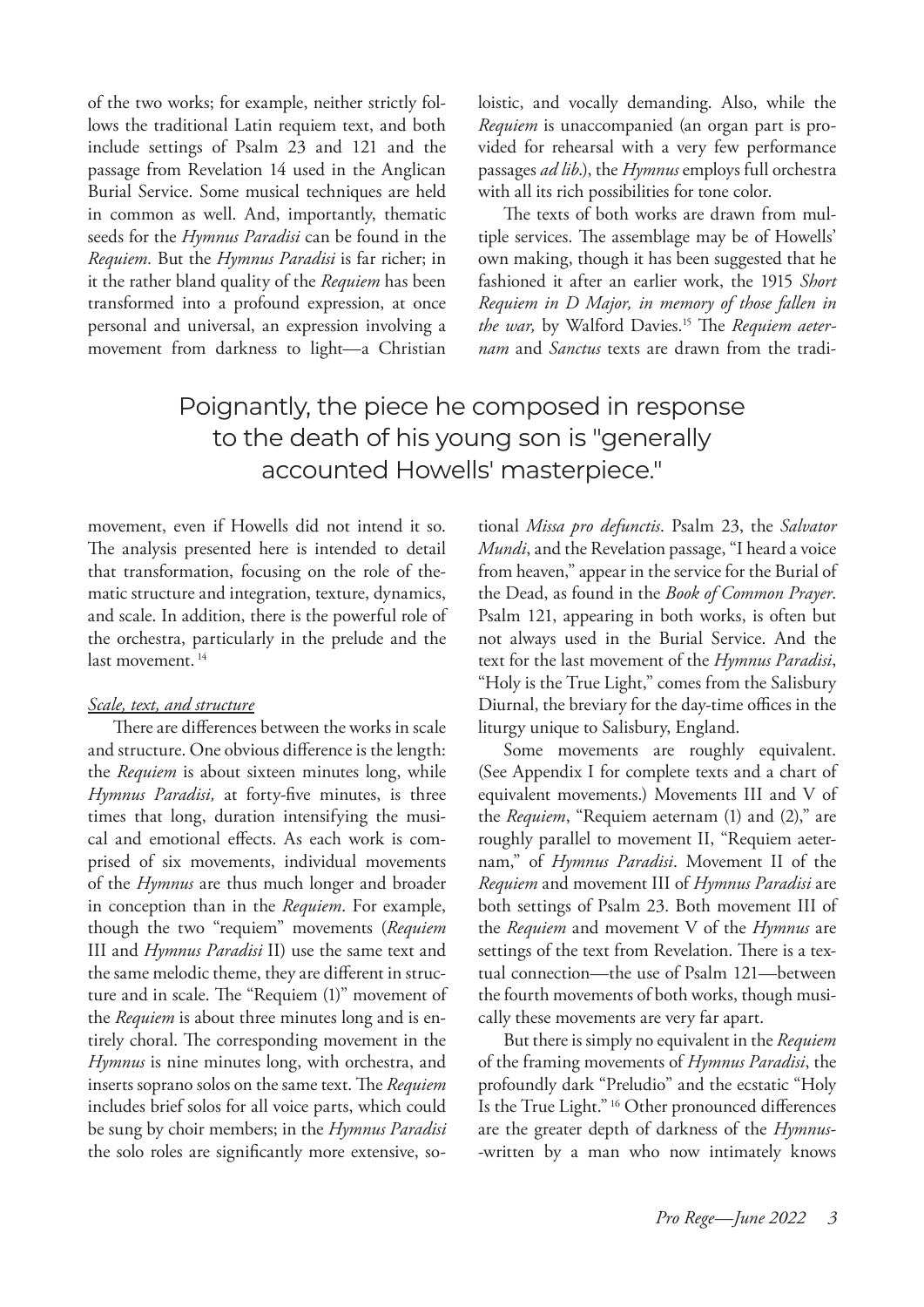grief—and the greater integration of thematic material. In the *Requiem*, two themes—a theme of grief and one of quiet comfort—are presented. Though somewhat related, they do not interact much within the piece. In Istad's words, "Many of the ideas in Requiem rarely venture far from their inception."17 In the *Hymnus Paradisi*, these themes permeate the entire work. While the *Requiem* has a modest range of emotion, the *Hymnus* is suffused not only by deep darkness but also by great light, expressed in a texture whose seed is in the *Requiem*. In the *Requiem*, this seed is passing; in the *Hymnu*s, it is dominant. Further, range and dynamics in the *Hymnus* are more deliberately plotted and more powerfully used. The *Hymnus* transforms material of the *Requiem*, which does not greatly facilitate listener engagement, into a universal experience of grief and a movement from darkness to light. The differences between the works and transformation of composition technique evident here warrant further discussion.

#### *Dominant atmosphere*

The first transformation—the greater darkness of the *Hymnus Paradisi*—is evident in the different atmospheres established at the outset of the two works. The *Requiem* begins with a short setting of *Salvator Mundi* that is harmonically relatively simple. There is little "pain" in the harmony, which is largely triadic. There is mild dissonance on the first syllable of "Savior." Two instances of harmonic "bite" appear as word-painting within a generally consonant movement—on "cross" in m. 12 and "save" in m. 18. The ending of the movement intensifies the peaceful atmosphere, presenting sweet parallel thirds in the sopranos and altos and concluding with a soft major triad. The movement has somewhat the style of a church anthem. And in fact, a note in the score indicates that this movement as well as three others "may be performed separately as anthems or introits."18

In stark contrast, the *Hymnus Paradisi* begins with a brooding orchestral *Preludio*, painfully dissonant. The principal theme, low and of narrow range, is presented by the cellos. Upper strings enter in imitation, but at jarring intervals. Loud bursts of brass and full orchestra disrupt. In this darkness, a second theme appears, which will be

used later in mvt. III for the text, "The Lord Is My Shepherd." Musically, this quotation fits common prelude practice of stating the work's principal themes. Emotionally, in this darkness, it grasps at a Psalm of comfort. This second theme is presented first by strings in a questioning mode, then poignantly by the solo oboe, and then again, angrily, by the strings. The movement concludes with the principal theme, again in the cellos and low clarinet, but a half-step lower than at the outset, punctuated by minor chords in the very low brass.

#### *Thematic unity and transformation*

The second transformation regards the use of similar material to express darkness and light. There is a definite thematic relationship between the two works. The framing and uniting theme of the *Hymnus*, which forms the initial and final phrases of the entire work and which appears throughout, is an exact quotation of the phrase beginning and ending the first "requiem" movement of the *Requiem* with the text, "requiem aeteram." This somber theme has a narrow range and is stepwise with one interval of a third, suggestive of the passivity and oppressiveness of grief (Exs. 1 and 2).

#### Ex. 1.

Herbert Howells, *Requiem,* III, "Requiem aeternam 1," soprano, mm. 1-3 and 33-3519



Ex. 2.

Herbert Howells, *Hymnus Paradisi* II, "Requiem aeternam," soprano. mm. 1-3



Though melodically identical, this theme, when it first appears in the *Hymnus,* is given a richer context: there is a controlled rest at the outset, overlapping the end of the *Preludio:* and in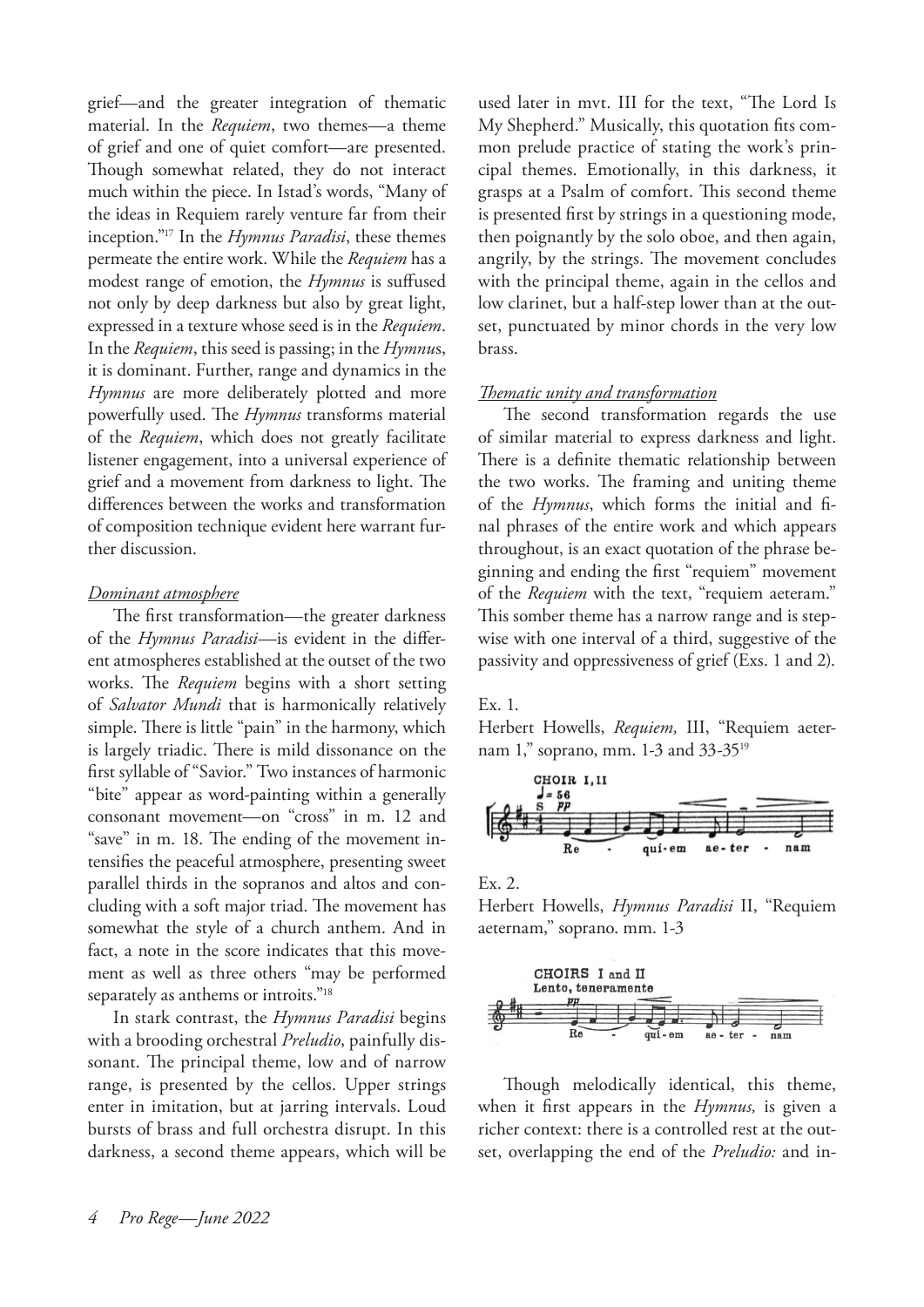stead of a simple metronomic marking, the direction is for a slow and tender presentation—*lento, teneramente.*

In the *Requiem*, similar themes are used in other movements. The opening themes of "Requiem aeternam (1)" (mvt. III) and "The Lord Is My Shepherd" (mvt. II) are related, as is the opening of the fifth movement, "Requiem aeternam ( 2)". But each theme is specific to the movement in which it is introduced, not appearing in other movements.

In contrast, the principal theme of the

#### Ex. 3.

Herbert Howells, *Hymnus Paradisi* VI, "Holy Is the True Light," mm. 176-181, orchestral reduction



Of the seventeen prominent appearances of this theme throughout the work, this final appearance is the only one that is tonally conclusive, indicative of

# But there is simply no equivalent in the Requiem of the framing movements of Hymnus Paradisi, the profoundly dark "Preludio" and the ecstatic "Holy Is the True Light."16

*Hymnus* pervades the work, figuring prominently in movements I, II, IV, and VI. As stated, it opens and ends the dark *Preludio*. In the first choral movement, "Requiem Aeternam," it appears at the beginning and at the end in the choir (mm. 107-113) and twice in the following orchestral coda—once high and loud (mm. 124- 126), once low and quiet (mm. 128-130). In the soaring "Sanctus," (movement IV), it interjects a reminder of the solemn, sad opening: about three-quarters of the way through the movement, theme one appears first in fragments, then as a whole in the viola (mm. 169-173 and 179- 184). At the very end of the last movement, after the ecstatic singing of the text, "Holy is the true Light, and passing wonderful…Alleluia!" and the following simple and quiet return of the "requiem" text in the wording now drawn from the Agnus Dei, *Requiem aeternam, requiem dona eis sempiternam*, this central theme returns, first beneath the choir as it descends in pitch and volume from the rapturous heights of music and text (mm. 161-170), and then, utterly alone, by violas in unison as the last statement of the piece (mm. 176-181), transfigured at the end by a major triad, like a Picardy third—grief not forgotten or annulled, but both abiding and muted. The glorious vision of light past, grief remains. (Ex. 3).

an overall structure for the *Hymnus* which is missing in the *Requiem*. In the early presentations of this theme—in the *Preludio*, the "Requiem aeternam," and other instances—the theme begins on E, but ends on D, yielding some tonal ambiguity that is not entirely clarified by the underlying harmony. The scale in these instances is minor. This pattern of ending a step lower than the starting pitch appears on other pitch levels in later presentations. In a handful of instances, the theme begins and ends on the same pitch, but that pitch is the third or fifth of the triad; at other times the underlying harmony is in inversion, or is dissonant. Howells has carefully delayed complete resolution of the theme's tonal ambiguity until the concluding presentation (Ex. 3), in which the theme begins and ends on E-flat, omitting the final D of earlier presentations. The E-flat is the root of the final E-flat major triad, confirming the clear tonal close. The final chord is major, not minor. Above this long final triad, the A-natural in the theme provides a Lydian flavor, a touch of brightness within the quiet, somber ending.

A second important theme in the *Hymnus Paradisi* is organically related to this main theme. The chant-like opening theme of movement III, "The Lord Is My Shepherd," appears already in the *Preludio* and was also used in Movement II of the *Requiem*; it is similar to the first theme in range and intervallic content, but it has a contrasting shape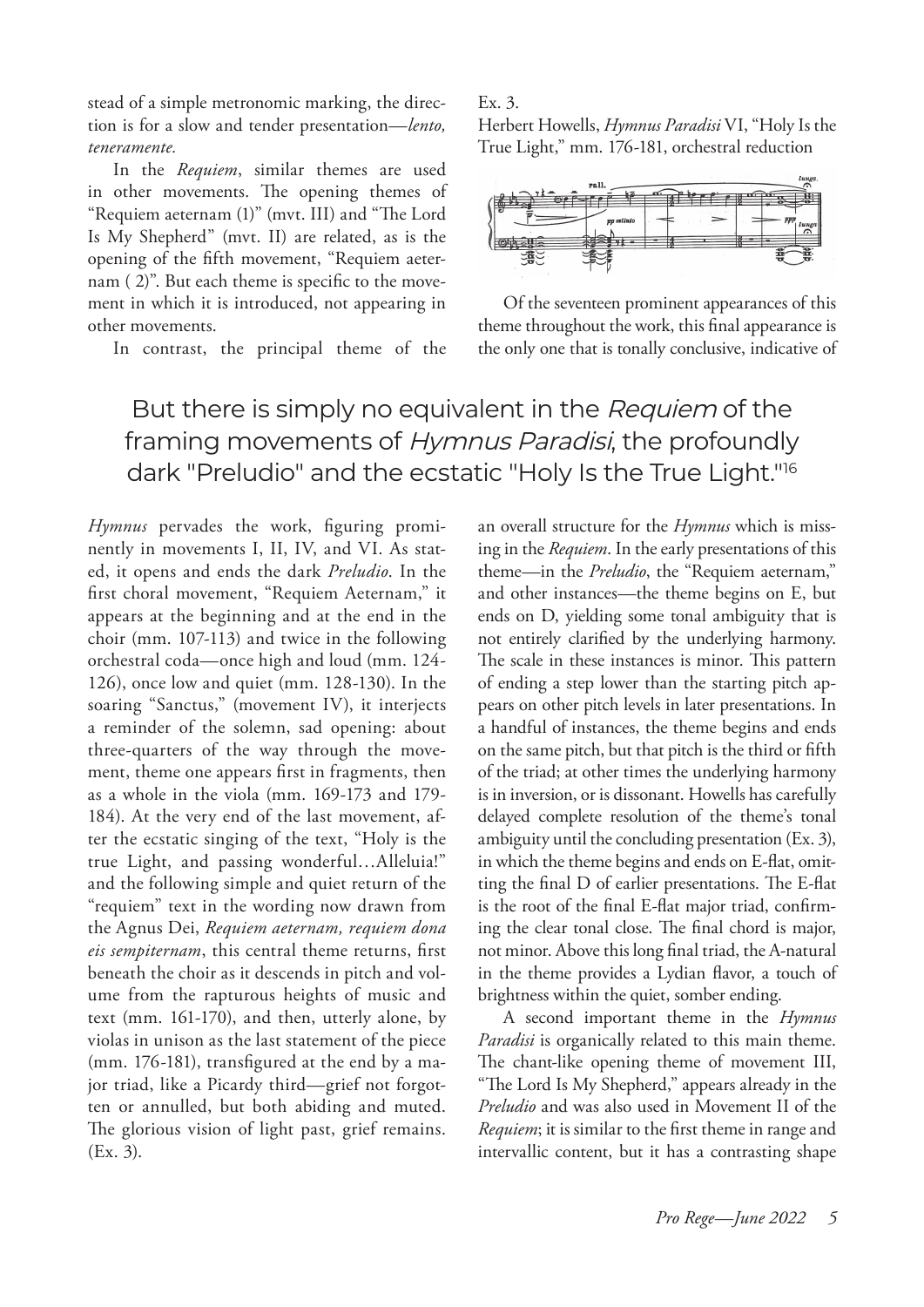(Ex. 4). As the second most important theme in the *Hymnu*s, it seems to express, out of the same intervals but in a different shape, a theme of hope—the reverse, as it were, of the main theme's darkness. It is presented by the soprano soloist at the outset, followed by the tenor soloist and the chorus, by the chorus in unison in the middle (mm. 80-81), and by the tenor soloist at the end (m. 92). The head of this theme is played by the orchestra, like an anchor of peace, under the turbulent choral "Yea though I walk through the valley of the shadow of death" (mm. 27ff). The theme reappears in the soprano and later the choir for the serene "But thy lovingkindness and mercy shall follow me all the days of my life" (mm. 71ff and 80ff).

#### Ex. 4.

Herbert Howells, *Hymnus Paradisi*, III, "The Lord Is My Shepherd," soprano solo, mm. 1-2.



In the final movement, the melody setting "Holy is the True Light" is also similar in range and intervallic content, though more buoyant in rhythm and in shape (Ex. 5). Significantly, none of these related themes is used for the *alleluias* in the last movement.

#### Ex. 5.

Herbert Howells, *Hymnus Paradisi*, VI, "Holy Is the True Light," soprano, mm. 31-32.

#### *Pitch height and dynamics*

Important in the transformation of the *Requiem* to the *Hymnus Paradisi* is the emergence of the metaphor of darkness and light, light gradually growing as the dominant effect. The means of darkness have already been discussed. The means of light include pitch height, strong dynamics in tandem with extreme pitch height, and texture—a thickening of texture from four to eight and nine parts, with the orchestral parts often *divisi*.

As the darkness is portrayed by dark orchestral

colors, low orchestral and vocal pitch, and themes of restricted range, so light is portrayed by bright colors, high pitch, and melodies of wide range. Pitch height and dynamics become extreme, sopranos reaching to A, A-flat, and B-flat 5, and dynamics to *fff.* Often the sense of meter is obliterated. With these extreme pitches and with metric moorings loosened, the music lifts into an atmosphere of ecstasy. In addition, unique textures and harmony contribute to the translusence. The texts set in this manner are texts of yearning, light, and glory, the effect a vision of and longing for *lux perpetua*.

Though a glimmer of these techniques for "light" passages appears in the *Requiem*, their employment is prominent and powerful in the *Hymnus*. First of all, the *Requiem* has no overall emphasis of or "plot" for pitch height. In each movement, the sopranos sing F-sharp5 or G5, but only briefly; the rhythmic duration of the high pitches is a dotted quarter note or less. There is no general correlation of these brief peaks with dynamics. One movement, though, does contains a significant passage: in movement V, "Requiem aeternam (2)," at the text "et lux perpetua," the sopranos sing A5 for the relatively long duration, in this work, of a half note tied to an 8th note, *forte* (m. 20). Two measures later, they again reach for A5, now supported by basses singing C-sharp4; the duration is a dotted half note, all voices *fortissimo*. Though brief and not developed elsewhere in the *Requiem*, this passage could be the seed for the powerful and sustained "light" passages in the *Hymnus*.

In the *Hymnus*, such high pitches with sustained durations at strong dynamic levels become a powerful factor in the creation of the moments of light. These passages appear in alternate movements, movements II, IV, and VI, with the most intense instances appearing in the last movement. In movement II, the sopranos gradually achieve higher and longer high peaks, the earlier peaks sung *forte* and the later ones *fortissimo*. The last and longest appearance is further emphasized by a forceful figure following in the brasses.

Of the several moments of high pitch in the fourth movement, the most powerful appears about a third of the way into the movement, when the soprano soloist sustains A5 for eleven beats (mm. 85- 88), crescendoing into a G5 held for five and a half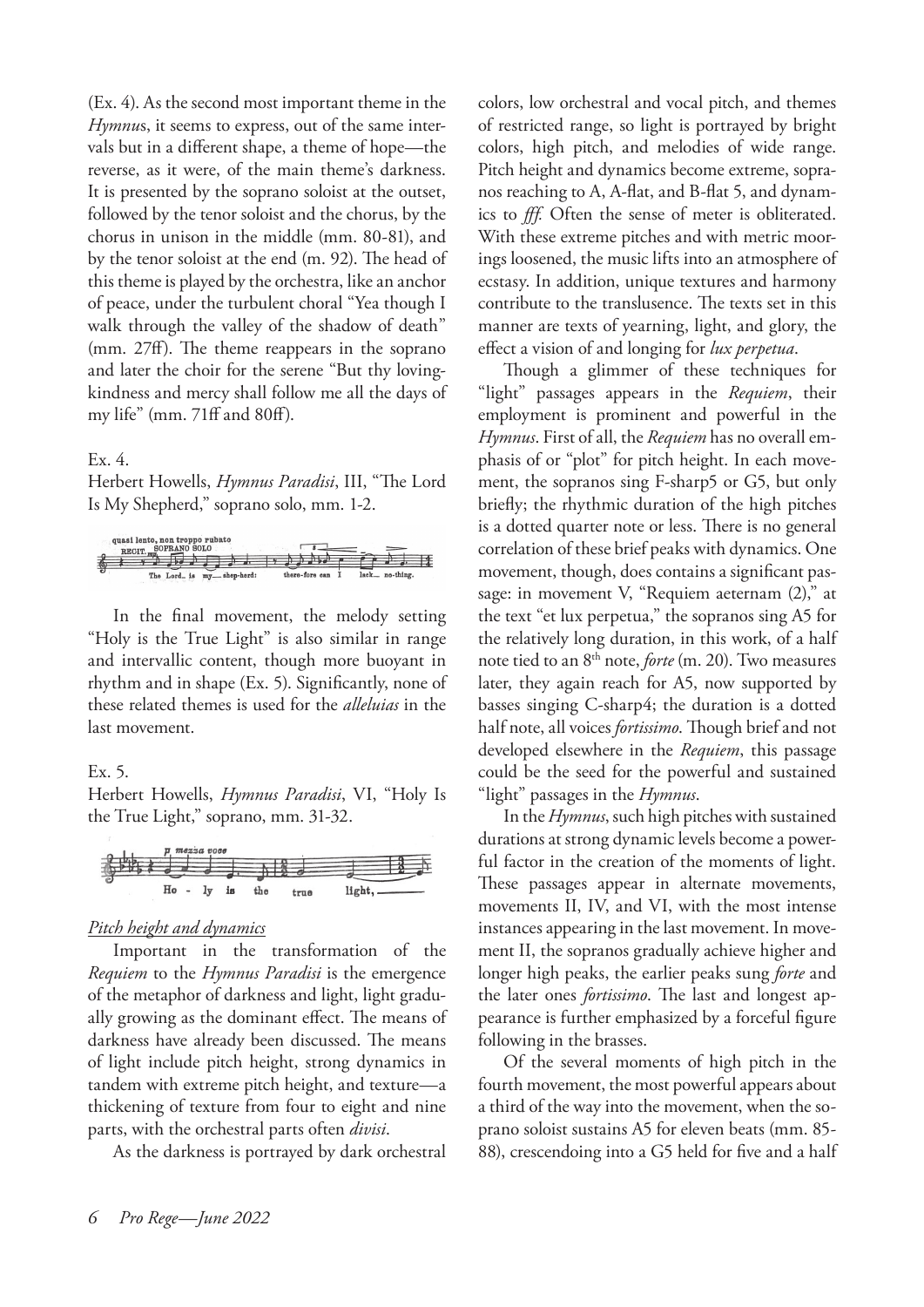beats, now doubled by the choral sopranos, all at *fff* (mm. 89-90). The effect is that of being transported into a rhapsodic vision of holiness—*sanctus*.

Four times, the sixth and final movement achieves extreme pitch heights sung *fff,* all of them luminous moments. In the most significant one (mm.102-133), in close succession, the sopranos sing B5, the highest pitch in the work, for four beats, G5 for eight beats and again for twelve beats, followed shortly by B-flat5 for five beats. The entire passage is sung at *ff* or *fff.* In all these instances, the basses also are singing high, carrying B-flat3 or C4. The texts carried in this ecstatic culmination of the movement and of the entire work are "alleluia, "rejoice," choral voices (SSATBB), plus either the soprano or the baritone soloist. In the last movement of the *Hymnus*, the even denser texture is created by eight and nine choral voices throughout, plus soprano and tenor soloists, all singing together in this final vision of light. In all the "light" passages there is a preponderance of triads in second inversion and seventh chords in second and third inversion—sonorities of rich color but light weight.

#### *Union of pitch height, dynamics, and shape in movements II, IV, and VI*

All the factors described above are integral to

# Though a glimmer of these techniques for "light" passages appears in the Requiem, their employment is prominent and powerful in the Hymnus.

and "evermore." As this peak begins to subside into a final set of *alleluias,* the soprano solo sustains A-flat5 for 17 beats, *mf* (mm. 142-144), followed at the end of the movement by G5 carried for almost as long by all sopranos, *piano* (mm.171-174).

#### *Texture*

The textures of *Hymnus Paradisi* can be related to those of the earlier *Requiem*, but they are again extended and taken to new levels of intensity. In the *Hymnus*, this polychoral, polychordal writing becomes pervasive, appearing in four of the six movements, particularly in the alternate movements I, IV, and VI, and extensive. In the second movement of the *Hymnus*, there is a gradual expansion from a four-part choir to two semi-choirs, an expansion that has precedents in the first and especially the third movements of the *Requiem*. In both works the setting of Psalm 121 begins with a three-part women's choir, in counterpoint with a solo voice; choral basses enter later. In the *Requiem*, the setting of this Psalm is relatively simple and short, while in the *Hymnus,* it is extensively developed and united with the text of the *Sanctus*. The textures of the last movements also are related, being the densest of both works. The last movement of the *Requiem* begins with SATB voices, one or two of the parts occasionally *divisi*; at the end (m. 33 ff), the texture expands to six

the overall shape of their respective movements, notably shaping movements II, IV, and VI in the movement from darkness to light. Though each movement is unique and worthy of description, a description of one will suffice here.

The seed for the texture and harmony of the second movement, the "Requiem aeternam," can be found in the parallel movement of the *Requiem*. But the differences are profound. Both begin with largely triadic harmony in four parts using traditional harmonic functions. In both, passing tones and suspensions, some of them chromatic, provide mild dissonance. In both, the voices sing in their lower ranges. The voices gradually draw apart into two semi-choruses, which are harmonically independent of each other; their individual vocabularies of triads, seventh chords, and occasional added-note chords result in a translucent, mystical texture of polychords. The length and shape of this passage is modest in the *Requiem*. But in the *Hymnus*, the passage (mm. 7-46) becomes a great arch of pitch and dynamics. A soprano soloist takes over the text, supported by the higher woodwinds and an arpeggiating harp. The vision of light is then carried to a more intense level by the semi-choruses and soprano soloist together, the text layered between them. The polychordal texture intensifies, solo and choral sopranos reach A5, and dynamics grow to *fortissimo*. After this rhapsody of vision and yearning, the voices diminish in pitch and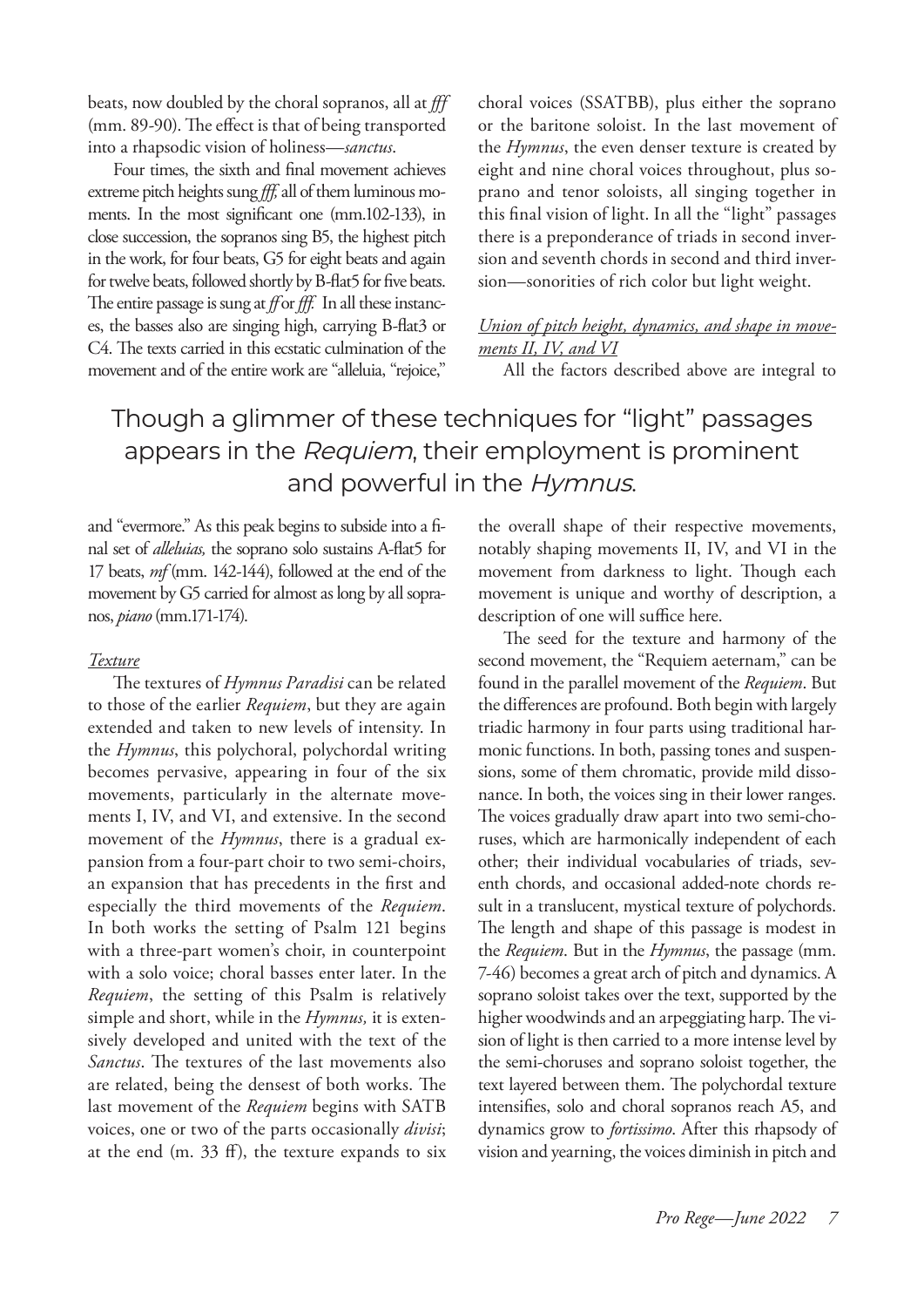volume, presenting the text in homophonic texture, as if being brought back to earth and to grief. The orchestral ending is turbulent and disquieted, low brasses harmonically at odds with each other.

Throughout the *Hymnu*s, dark and light are not apart from each other; but the framing movements shift the balance. In the "Preludio" deep darkness prevails, with an interjection of comfort; in the last movement, rhapsodic visions of light prevail, but with a closing reminder of grief.

#### *The reception*

How did others respond?

Of that first performance, Reginald Jacques writes,

I shall never forget its impact upon me at first hearing…. I attended the performance to determine the suitability of the work for inclusion in the Bach Choir's programmes. On all other similar occasions, despite firm resolutions, so often made and so often broken, it has been impossible, even while the music was going on to prevent part of one's mind from busily weighing up the pros and cons of possible rehearsals and performance. Would the choir like to study the work? Should I enjoy conducting it? How long would it take in rehearsal and what other music would best support it in a future programme? No such questions, on this occasion, even occurred to me. From the first solemn announcement of the opening theme to its reappearance at the very end when it rises to catch a gleam of light before fading into silence, Herbert Howells' work took complete possession of me; for days afterwards I could think of little else, and I knew no peace until I had mastered its complexities.<sup>20</sup>

Regarding that same first performance, Sir Ivor Atkins, friend of Elgar, wrote to Howells, "I never had an opportunity of telling you at Gloucester how greatly impressed I was with your *Hymnus Paradisi*, which rang so very true and was so completely satisfying. You have not done so much of this sort of thing and I was amazed that all unbeknownst to us you should have attained to such combined choral and orchestra heights. Our blessing upon such efforts...." 21*Hymnus Paradisi* was rapturously received by critics and public and entered the Three Choirs repertoire immediately.<sup>22</sup> The first London performance followed quickly, broadcast directly from the Royal Albert Hall.

Though written to work out the grief of a man who considered himself not very religious, $23$  the work has elicited spiritual responses by others. D. Ritson-Smith, Honorary Treasurer of the Royal Philharmonic Society, wrote to Howells on April 19, 1951, "what is … remarkable is the fact that through my own misfortunes of the past years I have become *very* skeptical of any comfort or appreciation of any divine control or appeasement of my trouble yet I appreciate the intense sincerity of your work."24 On the same date, Edmund Rubbra wrote, "Bless you for having the courage not to be ashamed—in these materialist days—of asserting the perennial beauty  $\&$  depth of spiritual things."25 The Lady Olga Montagu wrote on April 30, 1951, "It makes Death seem easier & the Future more sunlit and glorious."<sup>26</sup> Marion Scott, Howells' friend, wrote on May 6, 1951,

The *Hymnus Paradisi* moved me intensely when I heard it. I think it has everything … [—] consummate mastery as a musician, and a sure vision of truth and the spiritual world beyond this one [—] that is only attained by the very, very few. (Bach is one of them.) In it you have given to the world something that will be precious to all who can feel music, and something that brings true comfort to all who have experienced sorrow.27

In 1978, Elizabeth Veale, an amateur singer in the Bach Choir that performed the work, wrote, "It seems to me to be such a clear expression of faith and although not a particularly religious person I found last night to be an enriching experience, and one for which I thank you."28

Christopher Palmer writes, "Few will doubt that the 'spirit of Delight'—the urge to compose came back to Herbert largely as a result of Michael's death… [;] even if Howells' profoundest and most urgent thoughts about Michael and mortality were embodied in Hymnus,"29 other rich compositions were influenced by this bereavement, such as the *Cello Concerto*. Later, Ralph Vaughan Williams was to write Dorothy Howells (Oct. 17, 1952), "it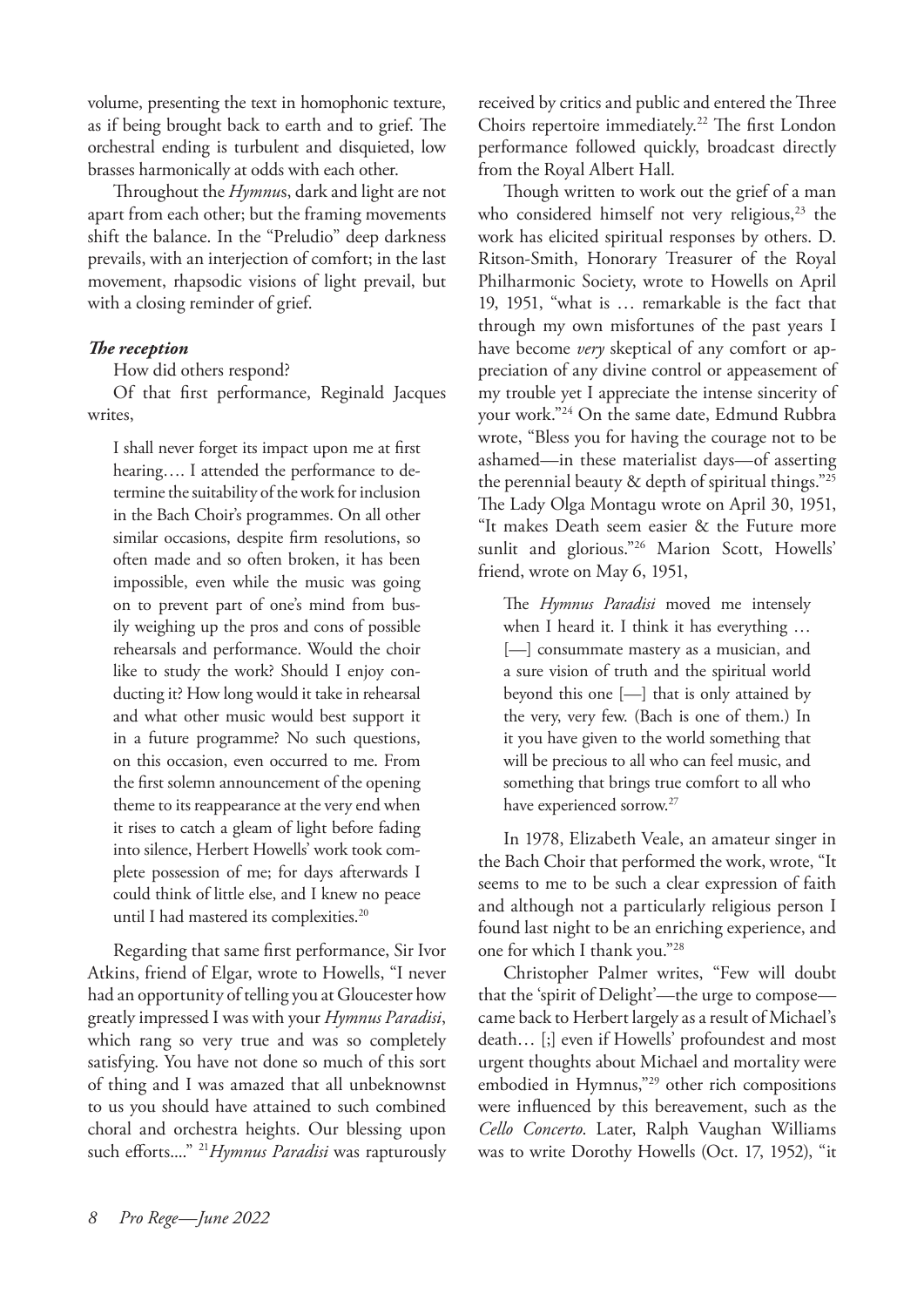seems to me and many others that Herbert after some years of incubation has suddenly burst forth into a new birth. Could you persuade him to give himself leisure to write more splendid works like the *Hymnus*?"30

Hugh Ottaway has commented that Howells' music is "more widely respected than performed."31 Yet this long, challenging, and somber work has enjoyed a substantial number of performances since the initial performance at the Three Choirs Festival in 1950. It was quickly performed again at the Three Choirs Festival, in 1956. According to the publisher, Novello, it has been performed every year since that involvement in the music. Considering a similar experience with Bach's *Erbarme Dich*, Naomi Cummins writes, "Why does the music bring such involvement? What is it in the music that allows a personal and emotionally charged form of identification?"34 Drawing on hermeneutical and semiotic theories, she posits that significance is not simply *represented* or *depicted* or even *evoked*, but rather *embodied* in the music; the listener, through listening, is drawn into that embodiment, and can be changed through this experience. Surely this is the experience of many who listen to *Song of Triumph* and *Hymnus Paradisi.*

What can be added to the list of these "radiances" is a new outpouring of creativity, as demonstrated by the experience of Howells and Grotenhuis.

2001 by various choirs in England, Scotland, and Ireland, and again at the Three Choirs Festival in 2007.32 In 1986 it was performed at the InterVarsity Choral Festival in Australia, a festival dedicated to the performance of large-scale choral works, and has been performed frequently in Canada and the USA. Currently several recordings are in print.

*Hymnus Paradisi* is a transformation, not only of a previous work but also of the Howells' compositional mastery. It is also a major choral work of profound depth and beauty, in which "a visionary splendor and a sense of loss are found to be inseparable,"33 and which is experienced by many as deeply spiritual.

"Experiencing as deeply spiritual" can be considered an entirely subjective experience. But is something more here? We have discovered that the works of Dale Grotenhuis and Herbert Howells show such sudden and remarkable growth precipitated by grief, and achieve such new heights and depths of compositional mastery, that listeners can hear the difference, and that the changes can be documented. Is there not anything more to be said about how this music, personally conceived, draws listeners into itself as a profound and universal experience, such that an intentionally-objective listener such as Reginald Jacques abandons his detachment? Greater competence does not alone account for

#### **Dona nobis pacem35**

Nicholas Wolterstorff has written, "Suffering is the shout of "no" by one's whole existence to that over which one suffers—the shout of 'No' by nerves and gut and gland and heart to pain, to death, to injustice, to depression, to hunger, to humiliation, to bondage, to abandonment. And sometimes, when the cry is intense, there emerges a radiance which elsewhere seldom appears: a glow of courage, of love, of insight, of selflessness, of faith. In that radiance we see best what humanity was meant to be."36

What can be added to the list of these "radiances" is a new outpouring of creativity, as demonstrated by the experience of Howells and Grotenhuis. No one would desire the intense grief of losing a child, and no one would wish such suffering on another. Surely grief colored Grotenhuis's and Howells' lives all the subsequent days of their lives. Yet out of their loss came the potential for creative transformation for the griever, and blessing for others.

It is a paradox of pain—and of grace—that Grotenhuis's and Howells' most wrenching loss and pain led to new heights of compositional achievement, resulting in works that are their masterpieces and that serve as rich gifts to us. We hear the stories of their losses with compassion; we receive their works with gratitude.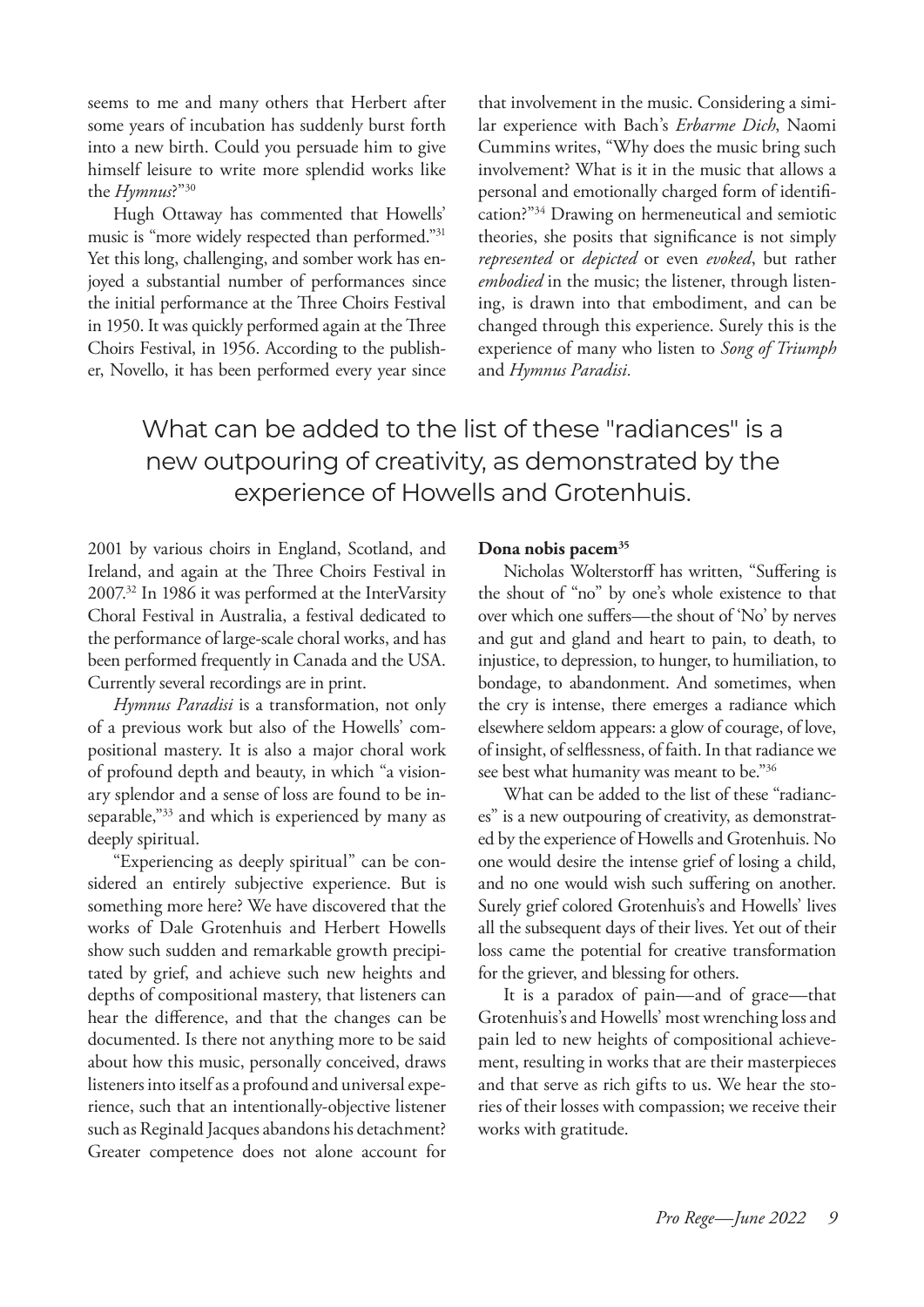#### **Appendix 1**

## **Movements of Herbert Howells'** *Requiem* **and** *Hymnus Paradisi*

Savior of the world, Savior of the world, Requiem aeternam, dona eis Who by thy Cross and thy precious Blood et lux perpetual luceat eis. Have redeemed us, (*Grant them eternal rest*, Save us and help us we humbly beseech thee, *and may perpetual light shine on them*.) O Lord

 (*from the Burial Service, (from the Missa pro defuncttis) 1928 Book of Common Prayer)* 

 The Lord is my shepherd, *Same text as in Requiem* Therefore can I lack nothing. He shall feed me in a green pasture, and lead me forth beside the waters of comfort. He shall convert my soul, and bring me forth beside in the paths of righteousness, for his Name's sake. Yea, though I walk in the valley of the shadow of death, I will fear no evil; thy rod and thy staff comfort me. Thou shalt prepare a table before me against them that trouble me; thou hast anointed my head with oil, and my cup shall be full. But thy loving-kindness and mercy shall follow me all the days of my life; and I will dwell in the house of the Lord for ever.

## **III. Requiem aeternam (1)**

 Requiem aeternam dona eis. Domine, et lux perpetual luceat eis. , (*Rest eternal grant unto them, O Lord, and may light perpetual shine upon them*)(*from the Missa pro Defunctis*)

## *Requiem**Hymnus Paradisi*

#### **I. Preludio**

## **I. Salvator mundi II. Requiem aeternam**

## **II. Psalm 23 III. Psalm 23**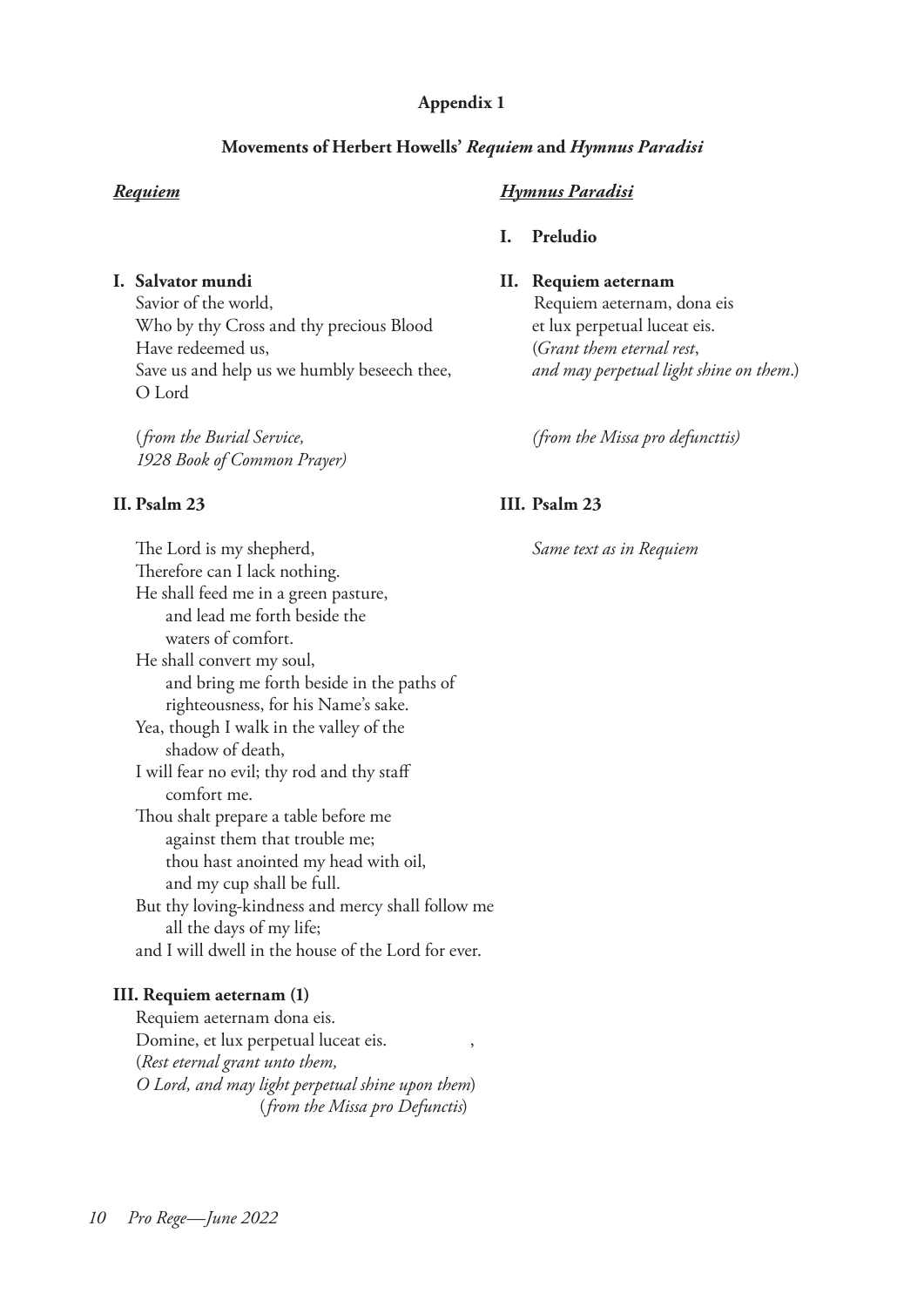I will lift up mine eyes unto the hills, Psalm 121 same text as in Requiem from whence cometh my help. My help cometh even from the Lord, Sanctus, Sanctus, Sanctus, Sanctus, Sanctus, Sanctus, Sanctus, Sanctus, Sanctus, Sanctus, Sanctus, Sanctus, Sanctus, Sanctus, Sanctus, Sanctus, Sanctus, Sanctus, Sanctus, Sanctus, Sanctus who hath made heaven and earth. Dominus, Deus Sabaoth He will not suffer thy foot to be moved Pleni sunt coeli et terra gloria tua and he that keepeth thee will not sleep. (*Holy, Holy, Holy, Lord God of Sabaoth,* Behold, he that keepeth Israel *Heaven and earth are full of thy glory*.) shall neither slumber now sleep. The Lord himself is thy keeper; He is thy defence upon thy right hand So that the sun shall not harm thee by day, neither the moon by night. The Lord shall preserve thee from all evil, yea, it is even he that shall keep thy soul. The Lord shall preserve thy going out and thy coming in, From this time forth and for evermore. I will lift up mine eyes unto the hills., from whence cometh my help.

#### **VI. I heard a voice from heaven VI. Holy is the true light**

I heard a voice from heaven saying unto me, Holy is the true light, Write, from henceforth,  $and passing wonderful$ . blessed are the dead which die in the Lord, Lending radiance to them that Ev'n so saith the spirit; endured in the heat of the conflict. blessed are the dead which die in the Lord, From Christ they inherit a home for they rest from their labours. The of unfailing Splendor

*the Burial Service*) evermore.

#### **IV. Psalm 121 IV. Sanctus (Psalm 121)**

**V. Requiem aeternam (2) V. I heard a voice from heaven** (*Text same as for movement III Same text as in Requiem*)

 (*Revelation chapter 14, verse 13, from* Wherein they rejoice with gladness Alleluia (*from the Salisbury Diurnal, translated GH Palmer*) Requiem aeternam, Requiem dona eis sempiternam. (*Rest eternal, grant them eternal rest.) (from the Missa pro Defunctis)*